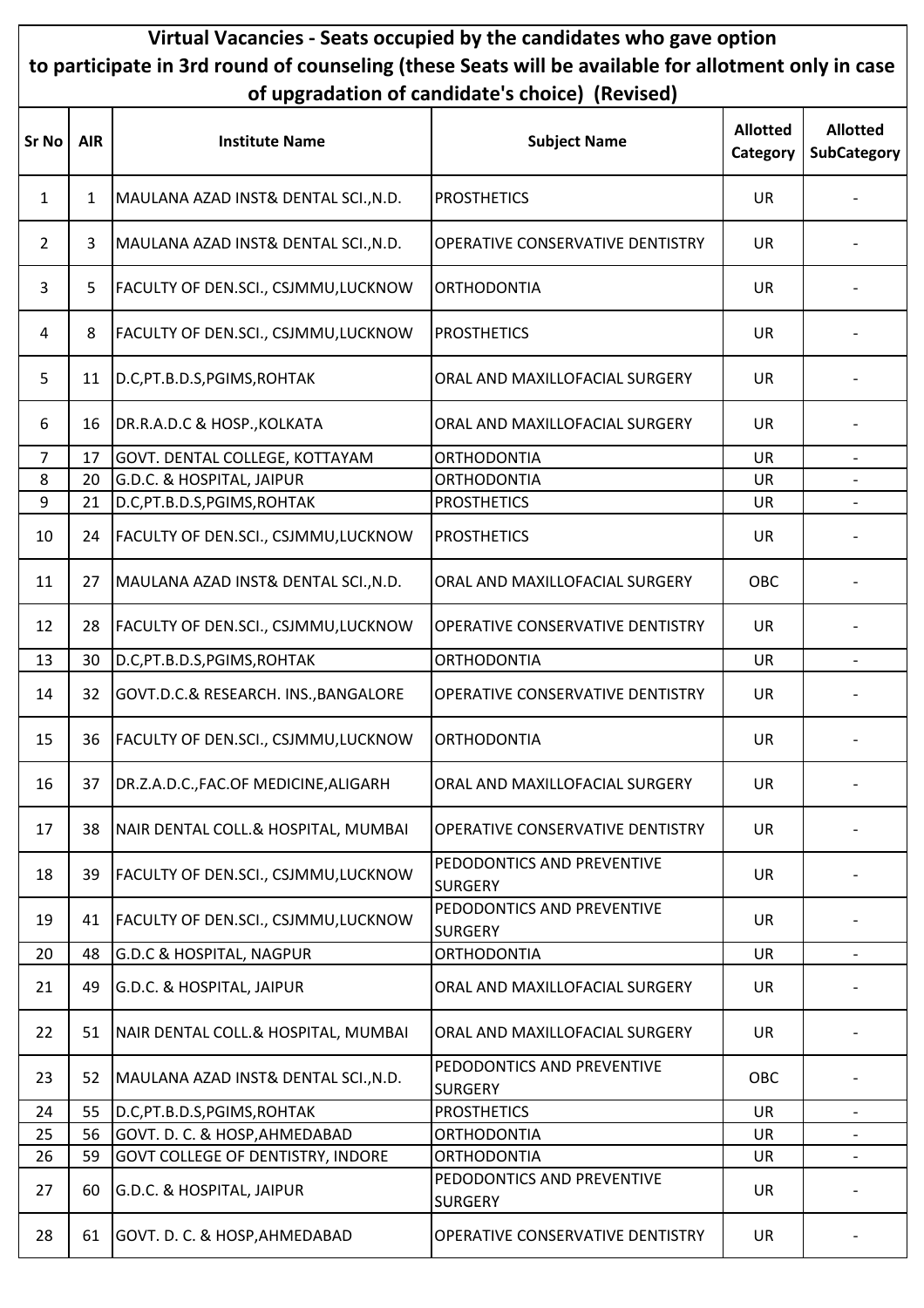| 29 | 62  | S.C.B.DENTAL COLL&HOSPITAL, CUTTACK      | <b>ORTHODONTIA</b>                           | <b>UR</b> |                          |
|----|-----|------------------------------------------|----------------------------------------------|-----------|--------------------------|
| 30 | 65  | MAULANA AZAD INST& DENTAL SCI., N.D.     | ORAL MEDICINE AND RADIOLOGY                  | <b>UR</b> |                          |
| 31 | 66  | GDC, THIRUVANANTHAPURAM                  | ORAL AND MAXILLOFACIAL SURGERY               | <b>UR</b> |                          |
| 32 | 70  | <b>GOVT COLLEGE OF DENTISTRY, INDORE</b> | ORAL AND MAXILLOFACIAL SURGERY               | <b>UR</b> |                          |
| 33 | 71  | REGIONAL DENTAL COLLEGE, GUWAHATI        | <b>ORTHODONTIA</b>                           | UR        |                          |
| 34 | 77  | PB GOVT DENTAL COLL & HOSP, AMRITSAR     | ORAL AND MAXILLOFACIAL SURGERY               | <b>UR</b> |                          |
| 35 | 78  | <b>GOA DENTAL COLLEGE &amp; HOSPITAL</b> | ORAL AND MAXILLOFACIAL SURGERY               | <b>UR</b> |                          |
| 36 | 82  | MGPGI OF DENTAL SCIENCES, PUDUCHERRY     | <b>PROSTHETICS</b>                           | UR        |                          |
| 37 | 83  | T.N. GOVT. DENTAL COLLEGE, CHENNAI       | <b>ORTHODONTIA</b>                           | <b>UR</b> |                          |
| 38 | 85  | T.N. GOVT. DENTAL COLLEGE, CHENNAI       | <b>ORTHODONTIA</b>                           | UR        |                          |
| 39 | 87  | <b>GOVT. DENTAL COLLEGE, KOZHIKODE</b>   | OPERATIVE CONSERVATIVE DENTISTRY             | <b>UR</b> |                          |
| 40 | 88  | G.D.C & HOSPITAL, MUMBAI                 | <b>PROSTHETICS</b>                           | <b>UR</b> | $\overline{\phantom{a}}$ |
| 41 | 89  | G.D.C. & HOSPITAL, AURANGABAD            | <b>PROSTHETICS</b>                           | UR        |                          |
| 42 | 92  | D.C, PT.B.D.S, PGIMS, ROHTAK             | PERIODONTIA                                  | UR        | $\overline{\phantom{a}}$ |
| 43 | 94  | DR.R.A.D.C & HOSP., KOLKATA              | <b>PROSTHETICS</b>                           | <b>UR</b> |                          |
|    |     |                                          |                                              |           |                          |
| 44 | 96  | <b>GOA DENTAL COLLEGE &amp; HOSPITAL</b> | OPERATIVE CONSERVATIVE DENTISTRY             | <b>UR</b> |                          |
| 45 | 99  | D.C, PT.B.D.S, PGIMS, ROHTAK             | PEDODONTICS AND PREVENTIVE<br><b>SURGERY</b> | <b>UR</b> |                          |
| 46 | 100 | H.P.G.D.C. & HOSP., SHIMLA               | <b>ORTHODONTIA</b>                           | <b>UR</b> |                          |
| 47 |     | 101   T.N. GOVT. DENTAL COLLEGE, CHENNAI | OPERATIVE CONSERVATIVE DENTISTRY             | UR        |                          |
| 48 | 102 | PB GOVT DENTAL COLL & HOSP, AMRITSAR     | PEDODONTICS AND PREVENTIVE<br><b>SURGERY</b> | UR        |                          |
| 49 | 103 | GOVT. D. C. & HOSP, AHMEDABAD            | PERIODONTIA                                  | <b>UR</b> |                          |
| 50 | 105 | <b>GOA DENTAL COLLEGE &amp; HOSPITAL</b> | <b>PROSTHETICS</b>                           | UR        | $\overline{\phantom{a}}$ |
| 51 | 107 | <b>G.D.C &amp; HOSPITAL, NAGPUR</b>      | <b>PROSTHETICS</b>                           | UR        |                          |
|    |     |                                          |                                              |           |                          |
| 52 | 109 | DR.R.A.D.C & HOSP., KOLKATA              | <b>PROSTHETICS</b>                           | UR        |                          |
| 53 | 110 | GDC, THIRUVANANTHAPURAM                  | <b>PROSTHETICS</b>                           | <b>UR</b> |                          |
| 54 | 111 | GDC, THIRUVANANTHAPURAM                  | ORTHODONTIA                                  | UR        |                          |
| 55 |     | 112 S.C.B.DENTAL COLL&HOSPITAL, CUTTACK  | PEDODONTICS AND PREVENTIVE<br><b>SURGERY</b> | UR        |                          |
| 56 | 115 | T.N. GOVT. DENTAL COLLEGE, CHENNAI       | ORAL AND MAXILLOFACIAL SURGERY               | <b>UR</b> |                          |
| 57 | 116 | <b>REGIONAL DENTAL COLLEGE, GUWAHATI</b> | ORAL AND MAXILLOFACIAL SURGERY               | UR        |                          |
| 58 | 117 | DR.R.A.D.C & HOSP., KOLKATA              | ORAL AND MAXILLOFACIAL SURGERY               | <b>UR</b> |                          |
| 59 | 118 | DR.R.A.D.C & HOSP., KOLKATA              | PEDODONTICS AND PREVENTIVE<br><b>SURGERY</b> | <b>UR</b> |                          |
| 60 | 120 | T.N. GOVT. DENTAL COLLEGE, CHENNAI       | OPERATIVE CONSERVATIVE DENTISTRY             | <b>UR</b> |                          |
| 61 | 124 | T.N. GOVT. DENTAL COLLEGE, CHENNAI       | <b>ORTHODONTIA</b>                           | <b>UR</b> | $\overline{\phantom{a}}$ |
| 62 |     | 126 GOVT. DENTAL COLLEGE, KOZHIKODE      | ORAL AND MAXILLOFACIAL SURGERY               | UR        |                          |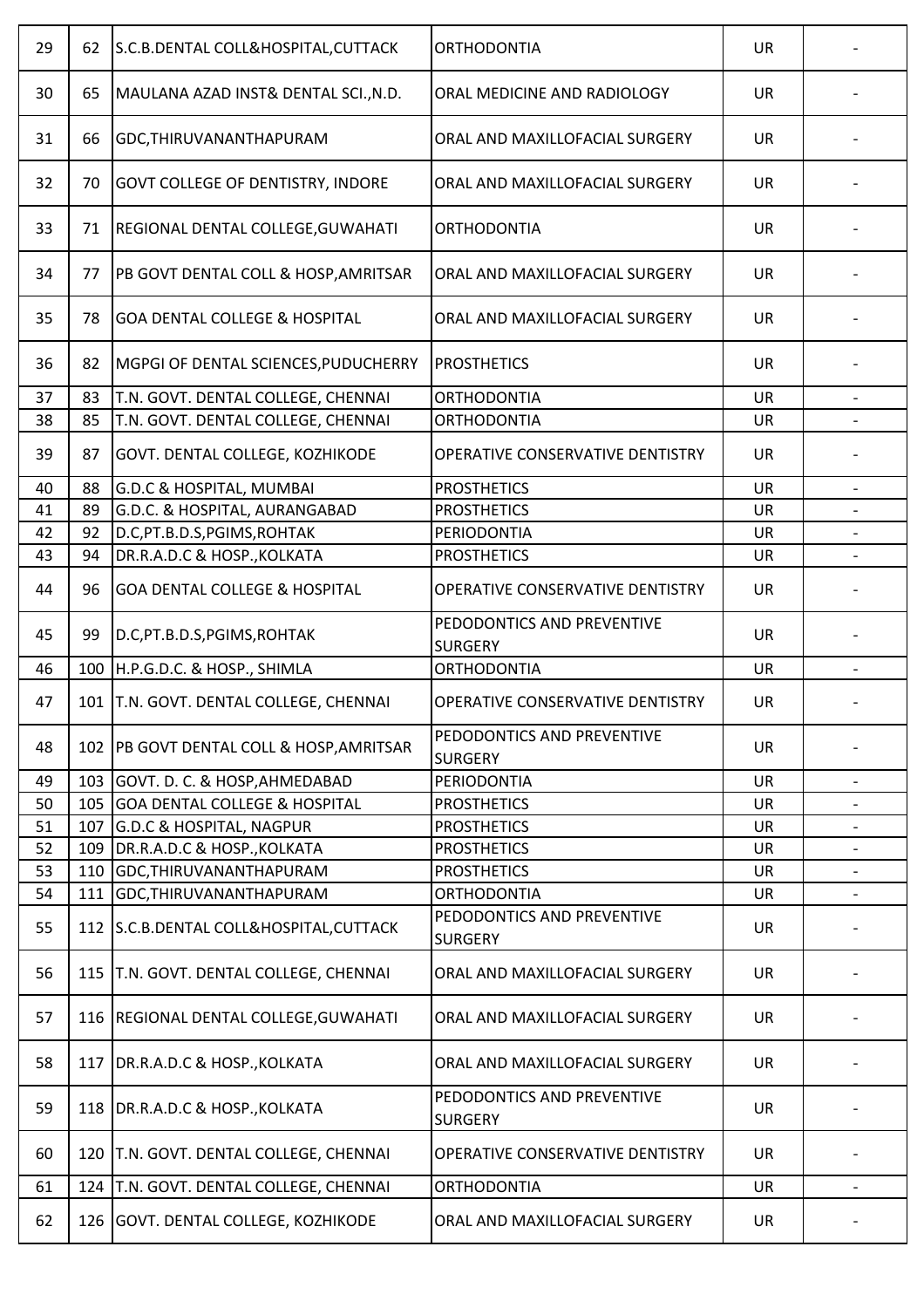| 63 | 127 | GOVT.D.C.& RESEARCH. INS., BANGALORE       | PEDODONTICS AND PREVENTIVE<br><b>SURGERY</b> | <b>UR</b> |                          |
|----|-----|--------------------------------------------|----------------------------------------------|-----------|--------------------------|
| 64 | 128 | GDC, THIRUVANANTHAPURAM                    | <b>PROSTHETICS</b>                           | <b>UR</b> |                          |
| 65 | 130 | GOVT.D.C. & HOSPITAL, PATIALA              | PEDODONTICS AND PREVENTIVE<br><b>SURGERY</b> | <b>UR</b> |                          |
| 66 | 131 | NAIR DENTAL COLL.& HOSPITAL, MUMBAI        | ORAL MEDICINE AND RADIOLOGY                  | <b>UR</b> |                          |
| 67 | 132 | <b>PATNA DENTAL COLLEGE &amp; HOSPITAL</b> | <b>PROSTHETICS</b>                           | <b>UR</b> |                          |
| 68 |     | 134 GOVT. DENTAL COLLEGE, KOTTAYAM         | ORAL AND MAXILLOFACIAL SURGERY               | <b>UR</b> |                          |
| 69 | 136 | G.D.C. & HOSPITAL, JAIPUR                  | PERIODONTIA                                  | <b>UR</b> | $\overline{\phantom{0}}$ |
| 70 | 137 | H.P.G.D.C. & HOSP., SHIMLA                 | <b>PROSTHETICS</b>                           | <b>UR</b> |                          |
| 71 | 141 | T.N. GOVT. DENTAL COLLEGE, CHENNAI         | <b>PROSTHETICS</b>                           | <b>UR</b> |                          |
| 72 |     | 142 NAIR DENTAL COLL.& HOSPITAL, MUMBAI    | <b>PROSTHETICS</b>                           | <b>UR</b> |                          |
| 73 |     | 146 GOVT. D. C. & HOSP, AHMEDABAD          | PERIODONTIA                                  | <b>UR</b> | $\overline{\phantom{a}}$ |
| 74 |     | 148 S.C.B.DENTAL COLL&HOSPITAL, CUTTACK    | ORAL AND MAXILLOFACIAL SURGERY               | <b>UR</b> |                          |
| 75 | 149 | GOVT. DENTAL COLLEGE, KOZHIKODE            | PEDODONTICS AND PREVENTIVE<br><b>SURGERY</b> | <b>UR</b> |                          |
| 76 |     | 150   T.N. GOVT. DENTAL COLLEGE, CHENNAI   | ORAL AND MAXILLOFACIAL SURGERY               | <b>UR</b> |                          |
| 77 |     | 154   T.N. GOVT. DENTAL COLLEGE, CHENNAI   | ORAL AND MAXILLOFACIAL SURGERY               | <b>UR</b> |                          |
| 78 | 156 | NAIR DENTAL COLL.& HOSPITAL, MUMBAI        | PERIODONTIA                                  | <b>UR</b> |                          |
| 79 | 157 | T.N. GOVT. DENTAL COLLEGE, CHENNAI         | <b>PROSTHETICS</b>                           | <b>UR</b> |                          |
| 80 | 160 | PB GOVT DENTAL COLL & HOSP, AMRITSAR       | PERIODONTIA                                  | <b>UR</b> |                          |
| 81 |     | 162 MAULANA AZAD INST& DENTAL SCI., N.D.   | <b>ORTHODONTIA</b>                           | SC        |                          |
| 82 | 163 | MGPGI OF DENTAL SCIENCES, PUDUCHERRY       | ORAL MEDICINE AND RADIOLOGY                  | <b>UR</b> |                          |
| 83 |     | 165 S.C.B.DENTAL COLL&HOSPITAL, CUTTACK    | <b>ORAL PATHOLOGY</b>                        | <b>UR</b> |                          |
| 84 | 166 | GOVT. DENTAL COLLEGE, KOTTAYAM             | <b>PROSTHETICS</b>                           | <b>UR</b> |                          |
| 85 | 168 | GOVT.D.C.& RESEARCH. INS., BANGALORE       | PERIODONTIA                                  | <b>UR</b> |                          |
| 86 | 169 | H.P.G.D.C. & HOSP., SHIMLA                 | PEDODONTICS AND PREVENTIVE<br><b>SURGERY</b> | <b>UR</b> |                          |
| 87 | 170 | REGIONAL DENTAL COLLEGE, GUWAHATI          | <b>PROSTHETICS</b>                           | <b>UR</b> |                          |
| 88 |     | 171 H.P.G.D.C. & HOSP., SHIMLA             | PEDODONTICS AND PREVENTIVE<br><b>SURGERY</b> | <b>UR</b> |                          |
| 89 | 173 | <b>G.D.C &amp; HOSPITAL, MUMBAI</b>        | ORAL MEDICINE AND RADIOLOGY                  | <b>UR</b> | $\overline{\phantom{a}}$ |
| 90 |     | 176 GOVT. DENTAL COLLEGE, KOZHIKODE        | PERIODONTIA                                  | <b>UR</b> |                          |
| 91 | 177 | G.D.C. & HOSPITAL, AURANGABAD              | PERIODONTIA                                  | <b>UR</b> | $\overline{\phantom{a}}$ |
| 92 | 179 | GOVT. DENTAL COLLEGE, KOTTAYAM             | PERIODONTIA                                  | <b>UR</b> |                          |
| 93 | 182 | G.D.C & HOSPITAL, MUMBAI                   | ORAL MEDICINE AND RADIOLOGY                  | <b>UR</b> | $\overline{\phantom{a}}$ |
| 94 | 184 | NAIR DENTAL COLL.& HOSPITAL, MUMBAI        | <b>ORAL PATHOLOGY</b>                        | <b>UR</b> |                          |
| 95 | 187 | T.N. GOVT. DENTAL COLLEGE, CHENNAI         | PERIODONTIA                                  | <b>UR</b> | $\overline{\phantom{a}}$ |
| 96 | 188 | T.N. GOVT. DENTAL COLLEGE, CHENNAI         | PERIODONTIA                                  | <b>UR</b> |                          |
| 97 | 189 | <b>GOA DENTAL COLLEGE &amp; HOSPITAL</b>   | ORAL MEDICINE AND RADIOLOGY                  | <b>UR</b> | $\overline{\phantom{a}}$ |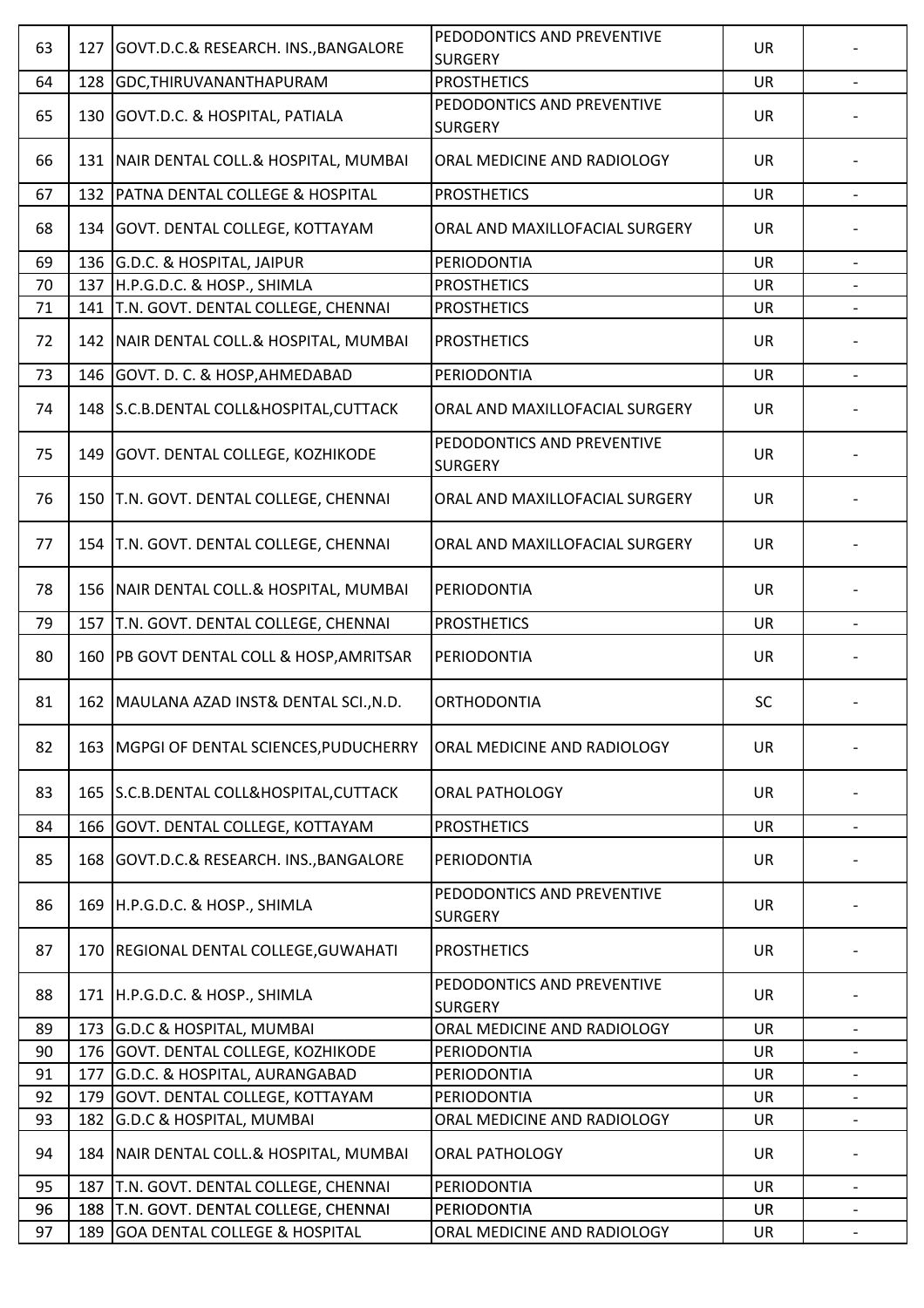| 98  | 191 | MGPGI OF DENTAL SCIENCES, PUDUCHERRY       | <b>ORAL PATHOLOGY</b>                        | <b>UR</b> |                          |
|-----|-----|--------------------------------------------|----------------------------------------------|-----------|--------------------------|
| 99  | 193 | T.N. GOVT. DENTAL COLLEGE, CHENNAI         | ORAL MEDICINE AND RADIOLOGY                  | UR        |                          |
| 100 | 194 | <b>G.D.C &amp; HOSPITAL, MUMBAI</b>        | <b>ORAL PATHOLOGY</b>                        | <b>UR</b> |                          |
| 101 | 195 | GOVT. D. C. & HOSP, AHMEDABAD              | <b>ORAL PATHOLOGY</b>                        | <b>UR</b> |                          |
| 102 | 196 | GOVT. D. C. & HOSP, AHMEDABAD              | <b>ORAL PATHOLOGY</b>                        | UR        |                          |
| 103 | 199 | G.D.C. & HOSPITAL, AURANGABAD              | ORAL PATHOLOGY                               | <b>UR</b> |                          |
| 104 | 202 | G.D.C. & HOSPITAL, AURANGABAD              | ORAL PATHOLOGY                               | <b>UR</b> | $\overline{\phantom{a}}$ |
| 105 | 204 | GDC, THIRUVANANTHAPURAM                    | <b>ORAL PATHOLOGY</b>                        | UR        |                          |
| 106 |     | 365 G.D.C. & HOSPITAL, JAIPUR              | <b>PROSTHETICS</b>                           | SC        |                          |
| 107 | 389 | G.D.C. & HOSPITAL, AURANGABAD              | <b>PROSTHETICS</b>                           | SC        | $\overline{\phantom{a}}$ |
| 108 | 490 | NAIR DENTAL COLL.& HOSPITAL, MUMBAI        | ORAL AND MAXILLOFACIAL SURGERY               | SC        |                          |
| 109 | 500 | PB GOVT DENTAL COLL & HOSP, AMRITSAR       | <b>PROSTHETICS</b>                           | <b>SC</b> |                          |
| 110 | 538 | <b>FACULTY OF DEN.SCI., CSJMMU,LUCKNOW</b> | PERIODONTIA                                  | <b>SC</b> |                          |
| 111 | 613 | <b>GOA DENTAL COLLEGE &amp; HOSPITAL</b>   | <b>ORTHODONTIA</b>                           | SC        | $\overline{\phantom{0}}$ |
| 112 | 654 | MGPGI OF DENTAL SCIENCES, PUDUCHERRY       | OPERATIVE CONSERVATIVE DENTISTRY             | <b>SC</b> |                          |
| 113 | 697 | <b>G.D.C &amp; HOSPITAL, NAGPUR</b>        | OPERATIVE CONSERVATIVE DENTISTRY             | <b>SC</b> |                          |
| 114 | 718 | FACULTY OF DEN.SCI., CSJMMU,LUCKNOW        | ORAL AND MAXILLOFACIAL SURGERY               | <b>SC</b> |                          |
| 115 | 783 | GOVT.D.C.& RESEARCH. INS., BANGALORE       | ORAL AND MAXILLOFACIAL SURGERY               | <b>SC</b> |                          |
| 116 |     | 822 GOVT. D. C. & HOSP, AHMEDABAD          | ORAL AND MAXILLOFACIAL SURGERY               | SC        |                          |
| 117 | 824 | H.P.G.D.C. & HOSP., SHIMLA                 | ORAL AND MAXILLOFACIAL SURGERY               | SC        |                          |
| 118 |     | 847 GOVT.D.C.& RESEARCH. INS., BANGALORE   | PERIODONTIA                                  | SC        |                          |
| 119 | 945 | GOVT. D. C. & HOSP, AHMEDABAD              | <b>PROSTHETICS</b>                           | <b>ST</b> |                          |
| 120 |     | 1124 GOVT. DENTAL COLLEGE, KOTTAYAM        | <b>ORTHODONTIA</b>                           | SC        |                          |
| 121 |     | 1144 NAIR DENTAL COLL.& HOSPITAL, MUMBAI   | PERIODONTIA                                  | SC        |                          |
| 122 |     | 1162 GDC, THIRUVANANTHAPURAM               | PEDODONTICS AND PREVENTIVE<br><b>SURGERY</b> | SC        |                          |
| 123 |     | 1255 T.N. GOVT. DENTAL COLLEGE, CHENNAI    | PERIODONTIA                                  | <b>SC</b> | $\overline{\phantom{a}}$ |
| 124 |     | 1262 T.N. GOVT. DENTAL COLLEGE, CHENNAI    | ORAL MEDICINE AND RADIOLOGY                  | SC        |                          |
| 125 |     | 1301 MAULANA AZAD INST& DENTAL SCI., N.D.  | <b>ORAL PATHOLOGY</b>                        | <b>ST</b> |                          |
| 126 |     | 1354 REGIONAL DENTAL COLLEGE, GUWAHATI     | PERIODONTIA                                  | <b>SC</b> |                          |
| 127 |     | 1363 GOA DENTAL COLLEGE & HOSPITAL         | PERIODONTIA                                  | SC        |                          |
| 128 |     | 1485 DR.R.A.D.C & HOSP., KOLKATA           | <b>ORAL PATHOLOGY</b>                        | SC        |                          |
| 129 |     | 1972 MGPGI OF DENTAL SCIENCES, PUDUCHERRY  | ORAL AND MAXILLOFACIAL SURGERY               | <b>ST</b> |                          |
| 130 |     | 2066 GOVT.D.C.& RESEARCH. INS., BANGALORE  | PREVENTIVE AND SOCIAL DENTISTRY              | <b>ST</b> |                          |
| 131 |     | 2369 NAIR DENTAL COLL.& HOSPITAL, MUMBAI   | ORAL MEDICINE AND RADIOLOGY                  | <b>ST</b> |                          |
| 132 |     | 2374 FACULTY OF DEN.SCI., CSJMMU, LUCKNOW  | PERIODONTIA                                  | UR        | PH                       |
| 133 |     | 2470 T.N. GOVT. DENTAL COLLEGE, CHENNAI    | <b>ORAL PATHOLOGY</b>                        | <b>ST</b> |                          |